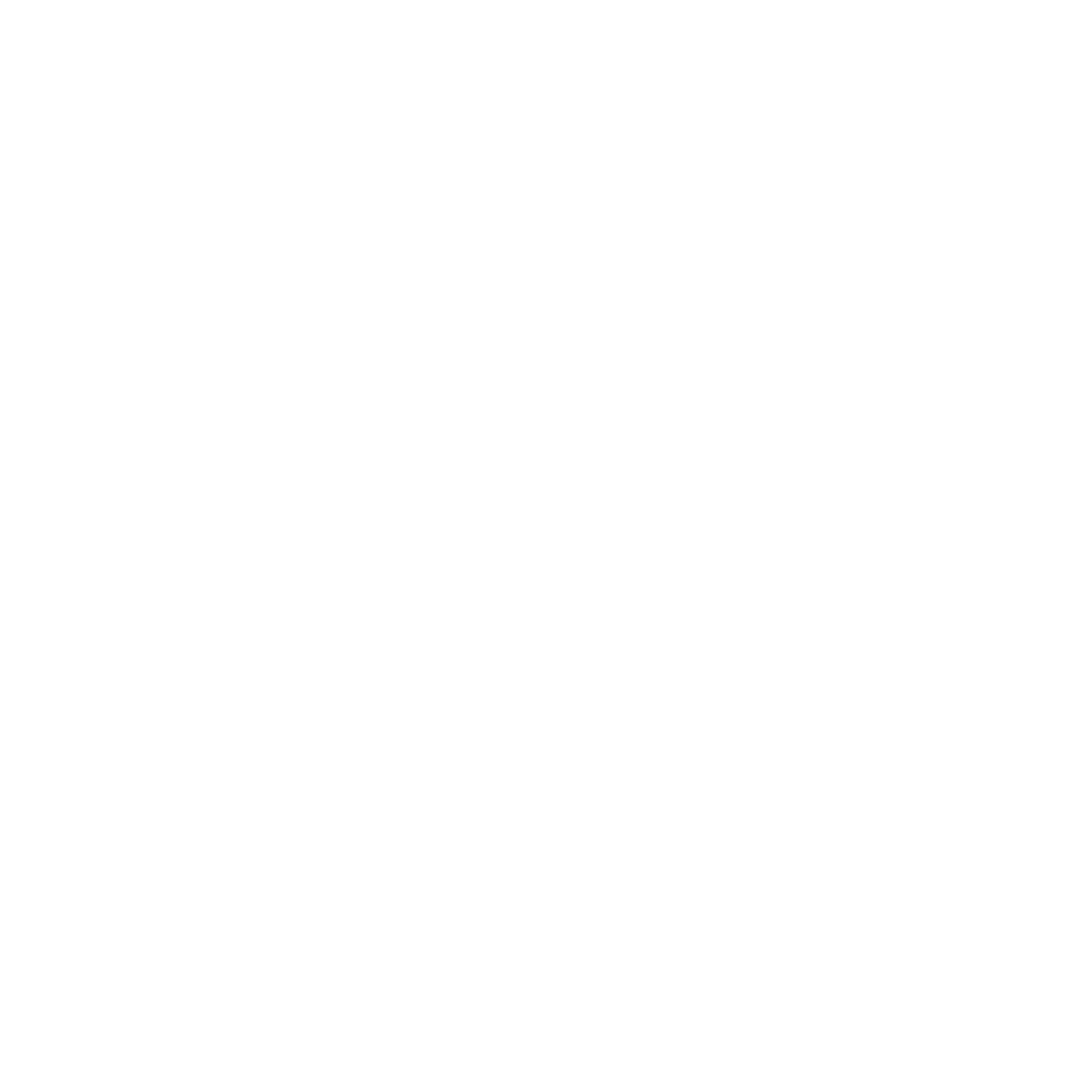# **Curriculum 2018/2019**

## **Art**

The aim of the Art Department is to encourage and assist students to develop their visual awareness. Students spend the first three years learning the disciplines which lead to effective visual expression with continual assessment before choosing to enter an exam course in Years 10 and 11. Throughout the course, they experience print making, mixed media, collage, IT, sculpture, painting. Reference is also made to the historical and critical aspects of Art. Students study the work of particular artists and artefacts to learn about cultures and traditions. Students are encouraged to develop 2D and 3D work as an extra curricular activity during lunchtime and after school sessions. Year 10 and 11 GCSE candidates will be expected to produce a personal portfolio for their coursework with an accompanying journal and a unit of work for their Externally Set Assignment.

#### **Careers Guidance and Education**

Careers education is introduced in PSHE lessons during key stage 4 and all year 10 students are offered the opportunity for a period of work experience during the final part of the Summer Term. In year 11 students visit a number of post-16 providers and are given the opportunity to work closely with our dedicated careers adviser. Students also take part in a mock interview process, with invited volunteers from the world of business, and will compile a CV and letter of introduction prior to the interview. The post 16 providers evening, during the first part of the Autumn Term, is also an opportunity for year 11 students and parents /carers to discuss options and get advice on the application process.

## **Drama (GCSE)**

At Key Stage Three, students of Drama explore a variety of stimulus material, developing their understanding of explorative strategies and their skills of evaluation. They will have the opportunity to work collaboratively to produce scripts and experiment with a range of performance styles. At GCSE, students will develop their understanding of the theatre, through watching live performances, studying key practitioners and devising their own performances.

#### **English**

At Key Stage Three, students of English enjoy a variety of challenging texts from the  $19<sup>th</sup>$ , 20<sup>th</sup> and  $21<sup>st</sup>$  centuries. Students are given the opportunity to develop their writing skills through a wide range of creative tasks. The KS3 curriculum prepares students for the challenges of the English Language and English Literature GCSE courses. We follow the AOA specifications, delivering a rigorous and enriching programme of study.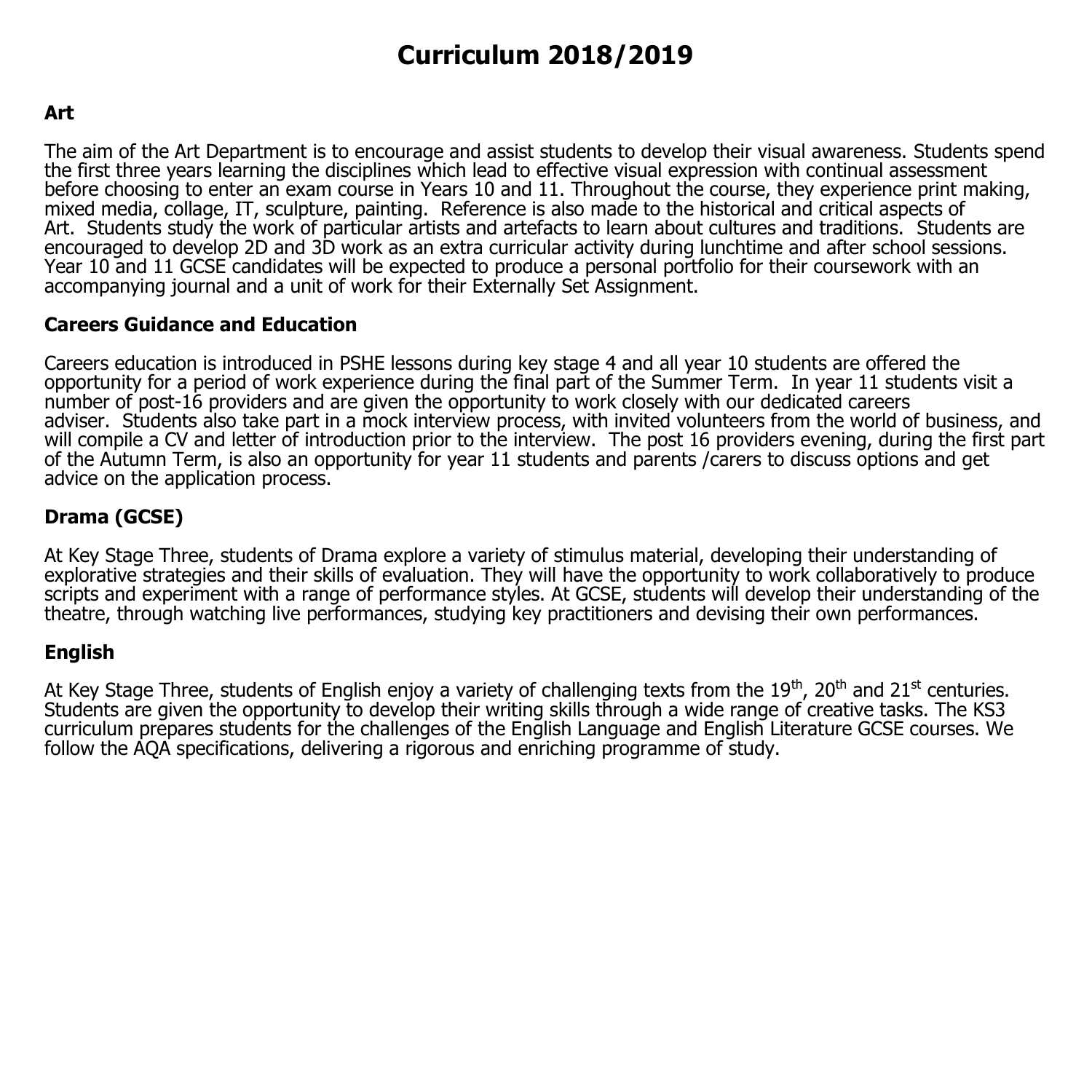## **Humanities**

**History** at Key Stage 3 looks at the chronology of Britain, Europe and the wider world from the Stone Age to the end of the Second World War. Students will learn how to conduct in-depth enquiries into topics as well as gaining an historical overview. Topics to be studied include the Battle of Hastings, the Black Death, witchcraft, slavery, changes in warfare over time and the Holocaust. Student progress with be assessed with questions that are in the style of GCSE tasks.

**Religious Education** has a balanced Key Stage 3 curriculum. We aim to provide students with a breadth of religious knowledge about world faiths. The rationale behind Key Stage 3 schemes of work is to build on prior learning, by providing schemes of work which concentrate on the philosophical and ethical issues presented by religion. The key stage 3 curriculum enables students to access either a GCSE course of study or RE within a wider PSHE PSD programme covering years 10 and 11.

**Geography** at key stage 3 looks at variety of topics to include both physical and human themes of discovery. These include: The British Isles today, plate tectonics, Africa, Development, Population and Asia, Environmental Sustainability, Geological timescales, glaciation and Rivers. Much of the key stage 3 curriculum is designed to enable a smooth transition to GCSE, giving student's experience of the various methods of assessment with specific emphasis on investigative study and enquiry.

## **Computing and ICT**

## **Computing and ICT (Key Stage 3)**

Students will develop their skill set and understanding of the main software applications used in education. They learn the fundamentals of computing, how digital systems work and how to code.

## **GCSE Business (9-1) Pearson Edexcel (Key Stage 4)**

This is a new course (September 2017) that brings together the subjects of Business Studies, Enterprise and Financial management. The course covers two core business themes delivered over two years. Theme 1 looks at all aspects of small business and theme 2 provides the opportunity to understand how businesses grow.

#### **GCSE Computer Science (9-1) Pearson Edexcel (Key Stage 4)**

This course brings together computing and programming. It is designed to help students understand the concepts of computer science and includes abstraction, decomposition, logic, algorithms, and data representation. It is made up of 3 core components including a practical assessment.

#### **Modern Languages**

Year 7 students learn both French and German in their first year at Hobart. From Year 8 students will study one language and can continue with French or German or start Spanish. We offer French, German and Spanish at GCSE and we use the AQA Exam Board. The GCSE exam is taken at either Foundation or Higher Level. Language studies at Hobart are supported by a Year 9 cultural and linguistic trip to France and a similar trip for Year 9/10 to Germany (Berlin/ the Rhineland).

#### **Mathematics**

Mathematics, as a core subject, aims to improve students' mastery of mathematical skills and to develop intellect in the areas of concise and logical thinking. Attention is given to individual understanding and developlment according to ability, we the subject will provide enjoyment and success for all.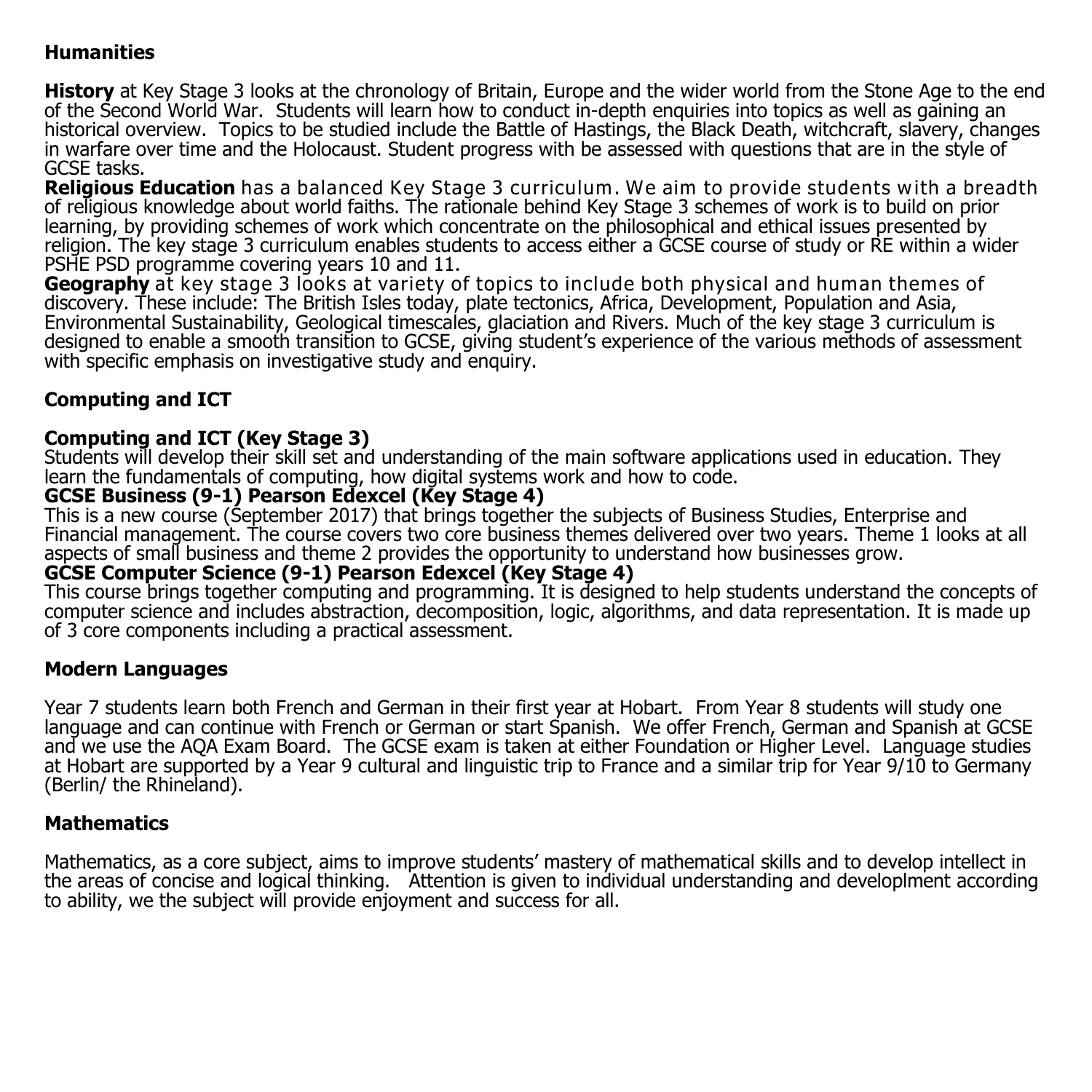## **Media Studies**

Students studying Media will investigate a range of modern media production texts including TV, Film, Advertisements, Computer Games and Websites, among others. They will also study the organisations behind these texts, and create their own media production pieces.

#### **Music**

The teaching and learning of music take place through the key elements of listening, performing and composing. The Department has an extensive range of keyboards, electric and acoustic guitars and percussion instruments and performance on these forms an integral part of class music lessons. The curriculum also includes the use of music technology and the department has eighteen computers all of which run the note-writing software 'Sibelius 6' and sequencing software 'Cubase' and 'Reason'. In addition, some computers have Alpha Lexicon decks attached which create opportunities for multi-track recording. Peripatetic instrumental tutors teach the full range of String, Woodwind, Brass, Percussion, Keyboard, Guitar and Singing lessons and some teachers contribute in the running of extra-curricular activities. A variety of concerts are held throughout the year, notably at Christmas and in the Summer Term.

## **Physical Education**

The Physical Education Department in Hobart High School wholeheartedly embraces the 'Sport for All' philosophy. All students are encouraged to strive for excellence and achieve their full potential. Lessons at Key Stage 3 (Years 7, 8 and 9) involve games, gymnastics, athletics, fitness and swimming. At Key Stage 4 (Years 10 and 11) students participate in several different sports and study athletics and games in detail. Physical Education is available at GCSE in Years 10 and 11 and has proven to be a popular examination choice It offers and extensive range of extracurricular activities, which include inter-form competitions, lunchtime and inter school fixtures in cups, tournaments.

#### **Science**

Students in Science lessons will take part in practical lessons, class discussions, research lessons and many other varied tasks in a suite of purpose-built and well-resourced laboratories led by a specialist subject teachers. In Years 7 and 8 students follow the Oxford Activate course. The science element of the national curriculum is taught in Biology, Chemistry and Physics topics.

In Years 9, 10 and 11 (KS4) students will follow courses produced by AQA. All students can expect to leave Hobart with at least two science GCSEs (Combined Science). Some students will have the option to follow the Triple Science course.

## **Personal and Social Development (PSD)**

PSHE Education and Citizenship is delivered to all students through the Personal and Social Development curriculum and follows the National Framework for PSHE Education and the Statutory Citizenship Programmes of Study. This is further enhanced by opportunities available to students outside of lesson time. Throughout the PSD programme students are encouraged to develop the skills of enquiry and communication, participation and responsible action; to make the most of their capabilities, develop good relationships and respect the differences between people.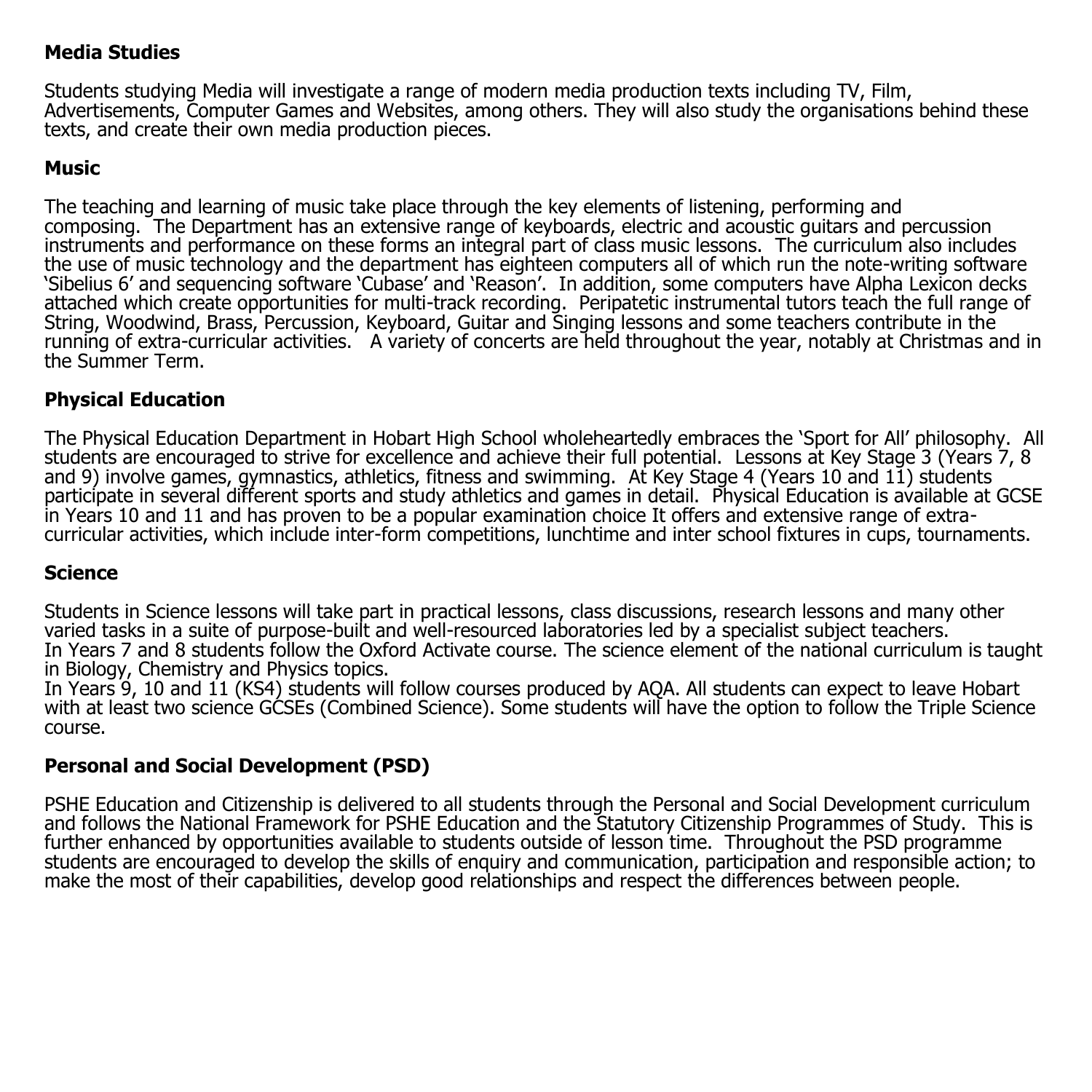## **Special Educational Needs**

The Special Educational Needs Department at Hobart High School is characterised by high expectations of student attainment and progress. The department is committed to the on going development and provision of a range of targeted intervention programmes tailored to the individual needs of identified students. Intervention programmes and in-class support are facilitated and delivered by an enthusiastic, well-trained and committed team of Teaching Assistants.

## **Design and Technology**

## **Key Stage 3**

Design and Technology is an inspiring, rigorous and practical subject which draws on the creativity and imagination of students. It develops key skills and expertise in identifying the technical needs of people in an increasingly technological world, generating ideas and designs, making high quality products and evaluating them. At Hobart all students will study Food Preparation and Nutrition and Product Design looking at specialist areas of textiles, graphic design, electronics and product design.

## **Key Stage 4**

All students are encouraged to continue to study Design and Technology to GCSE level. At Hobart we offer a choice of either following GCSE Food Preparation and Nutrition or GCSE Design. The GCSE courses build on the skills developed during Key Stage 3, while extending knowledge and understanding of the subjects. The Food Preparation and Nutrition GCSE was introduced in 2016. It combines the skills for preparation of highly nutritious and skilled dishes with the science behind them, providing students the opportunity for a practical exam alongside the written exams in year 11. GCSE D&T (Timbers and Manufactured Boards) encompasses topics ranging from the generation of energy to specialist material knowledge together with design and make assignments.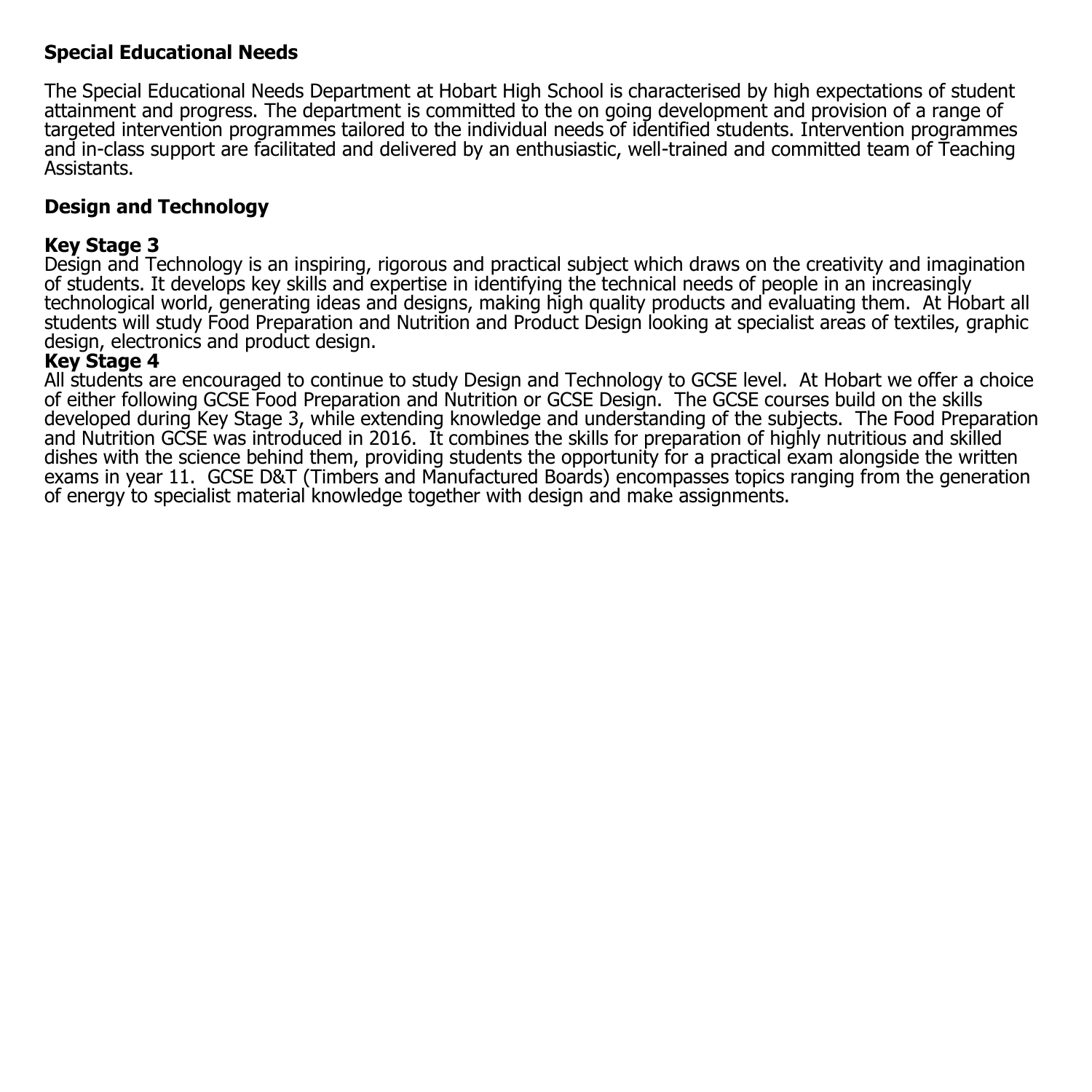## **Uniform**

We are very proud of our uniform with its smart blazer and tie. We aim to maintain high standards at Hobart and will regularly check that students are adhering to our policy. Please make sure you know what is expected and please call before you buy if in any doubt.

**Black blazer with school logo** for all students (available from our suppliers), sleeves should not be rolled up.

- **Shirt** Plain white with conventional collar and with buttons to the neck so that a tie can be worn (no tee shirts, no polo/polo necked shirts). The shirt must be tucked into the waistband of trousers/ skirt so girls should not wear a fitted blouse style.
- **Tie** School design to be worn.
- **Jumper** A black v neck knitted jumper is optional (no logo).
- **Skirt** School skirt of the correct size and length with Hobart logo. (available from our suppliers)
- **Trousers** Tailored ankle length school trousers in black woven fabric, traditional straight leg style. no jeans, jean style, cords or flares. No decorative stitching, studs, zips etc. no fashion trousers e.g. tight/slim fitting, skinny leg, leggings, jeggings, chinos, harem pants. Trousers should be loose enough to maintain a crease along their entire length and should not be rolled up.
- **Tights** Plain black or flesh coloured.
- **Socks** Black

Year 11 – may wear sensible matching socks of a different colour with trousers.

#### **School Uniform supplier**

Screens embroidery and printing – www.screensschoolwear.co.uk 01502 581010 Rant Score Lowestoft NR32 1TY

#### **Make-up**

No make-up will be allowed on students in Years 7 - 10. Students will be asked to remove any make-up in the Guidance Office. Discrete make-up for Year 11 only.

#### **Coloured nail varnish or artificial gel, acrylic or false nails are not permitted.**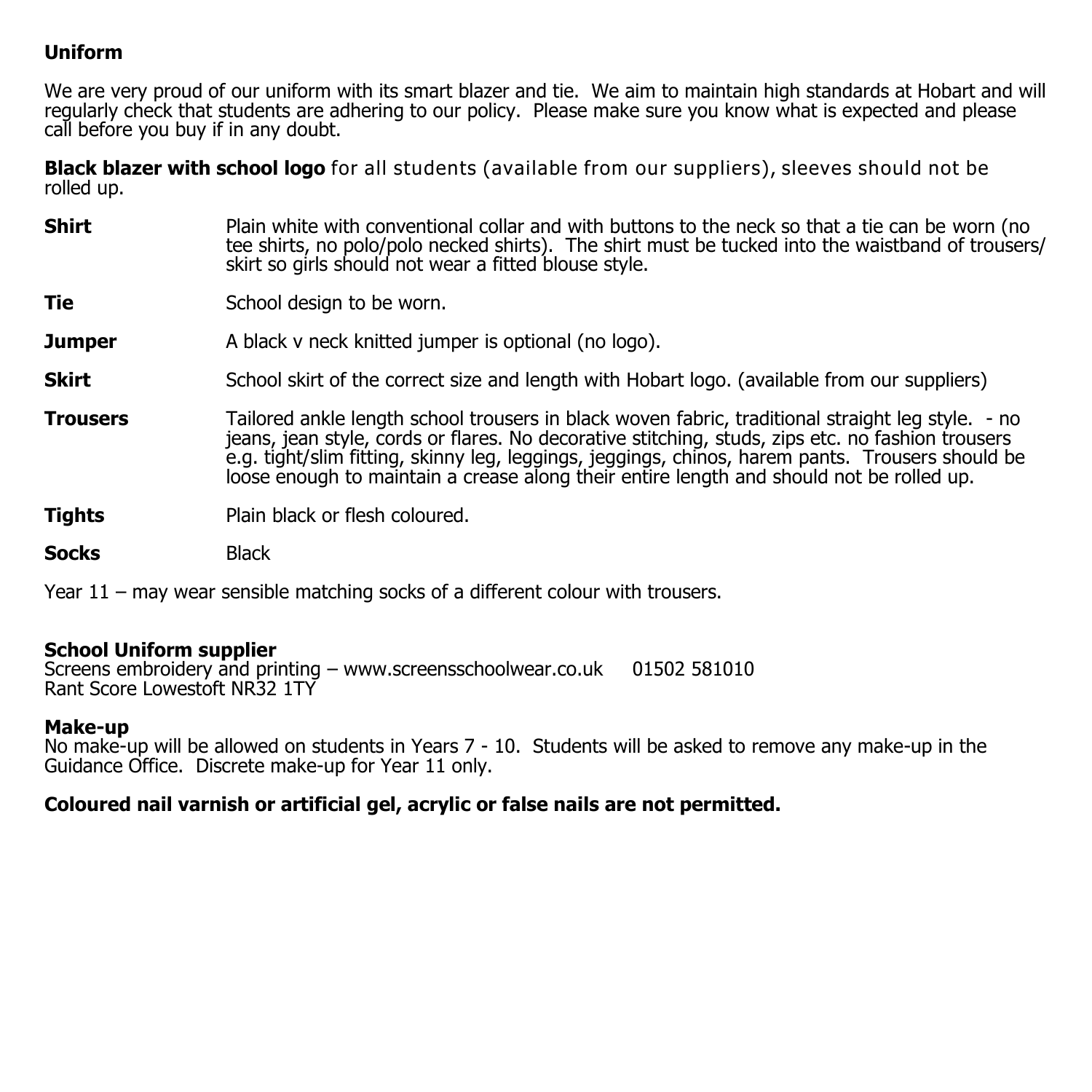#### **Jewellery**

On health and safety grounds we do not allow students to wear jewellery except a pair of small ear studs, a plain ring and a wrist watch. Please note that we do not allow any facial or other body part piercings. Jewellery must be removed for PE and the PE department will provide a safe place to leave items. If your child is going to have a<br>piercing, we would insist you arrange it at the start of the summer holidays to avoid disruption to lessons. S piercing, we would insist you arrange it at the start of the summer holidays to avoid disruption to lessons. healing take longer than six weeks, please be aware we will insist on studs being removed whilst in school.

## **Hair Styles**

Students are expected to keep within the appearance standards that we expect at Hobart. Hair should be neat, tidy and not exaggerated. Hair should be of a natural colour, not too short or shaved, without 'tram lines' or patterns and not over spiked or the so called Mohican style. Hairstyles must be appropriate for school and not infringe health and safety regulations. Long hair must be tied back for practical lessons such as Technology or Science.

#### **Footwear**

Hobart wants all children to be safe at school. We believe that it can be dangerous for children to wear shoes that have platform soles or high heels, so we do not allow children to wear such shoes in the school. Shoes must be black, sensible, and suitable to wear in labs and workshops. Black trainers, trainer style shoes or "Vans" style pumps are not school uniform. Distinguishing features of training shoes are logos, multiple lacing holes, lack of distinct heel and raised Achilles tendon guard.

#### **PE Uniform**

We have a broad PE curriculum so students will experience a wide range of activities. Therefore correct kit is very important. It is the same for boys and girls and can also be purchased from Screens embroidery and printing – www.screensschoolwear.co.uk 01502 581010 Rant Score Lowestoft NR32 1TY.

Year 8 can wear current PE kit and replace with new kit as needed.

New PE kit for September - for all year 7's and new students. Other year groups will be 'wearing out' their kit and replacing with new kit.

Navy blue Hobart logo polo or fitted shirt Navy blue Hobart logo shorts or skorts Long navy blue socks and white sports socks Optional Navy blue Hobart logo sports ¼ zip track top for colder weather/outdoor

Lace up **SPORTS** trainers – proper sports shoes not fashion shoes.

Students can have Astro trainers for the all weather pitch but these are not to be worn in the sports hall.

**Football boots for boys** - Wait until new term to buy football boots - when needed as PE topics are taught on a rotation and we do not want a student to grow out of uniform before it is worn.

**Gum shield** for hockey is essential

Other essential PE kit – one piece swimming costume or swimming trunks (black or blue), goggles, swimming hat.

The school uniform should be worn by all students in Year 7 through to Year 11. Students who come in repeatedly without the correct school uniform on may be sent home to change.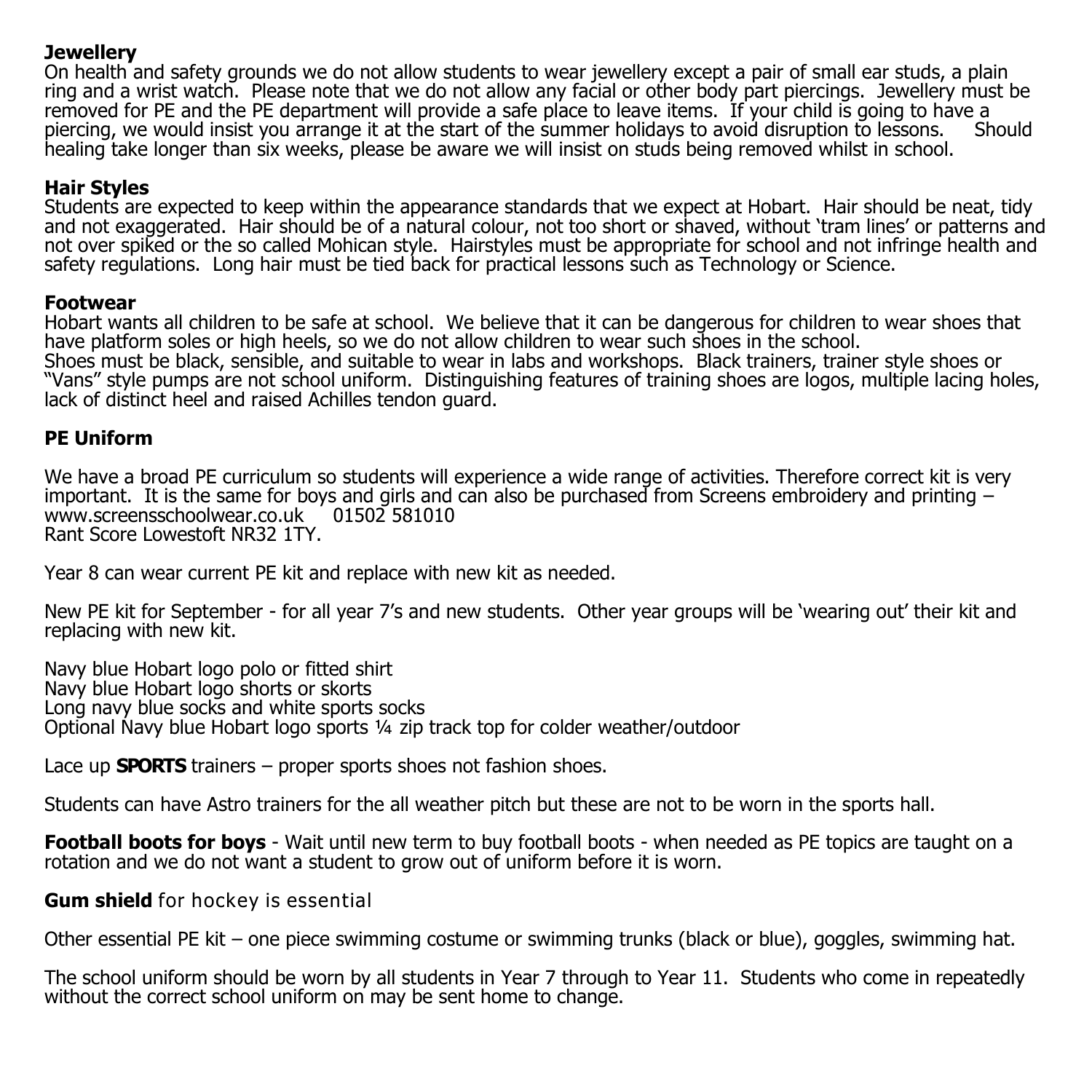## **Students with Special Educational Needs and Disabilities (SEND)**

#### **The Special Educational Needs Co-Ordinator is Miss Gemma Corby. The Governor with Special Responsibility is Mrs Stephanie Day.**

## **Teaching and Learning**

The Special Educational Needs Department at Hobart High School is characterised by high expectations of student attainment and progress, in addition to a rigorous commitment to the independent educational development of all students, including those with additional needs. Intervention programmes and in-class support are facilitated and delivered by an enthusiastic, well-trained and experienced team of Teaching Assistants.

#### **Students with Disabilities**

Parents/Guardians of students with disabilities are encouraged to visit the school in order to view the premises and its suitability; the school currently has slopes, supports on stairways, a lift, and toilets suitable for wheelchair users. Students with disabilities are actively encouraged to participate in all aspects of school life and achieve both academic and social successes at Hobart.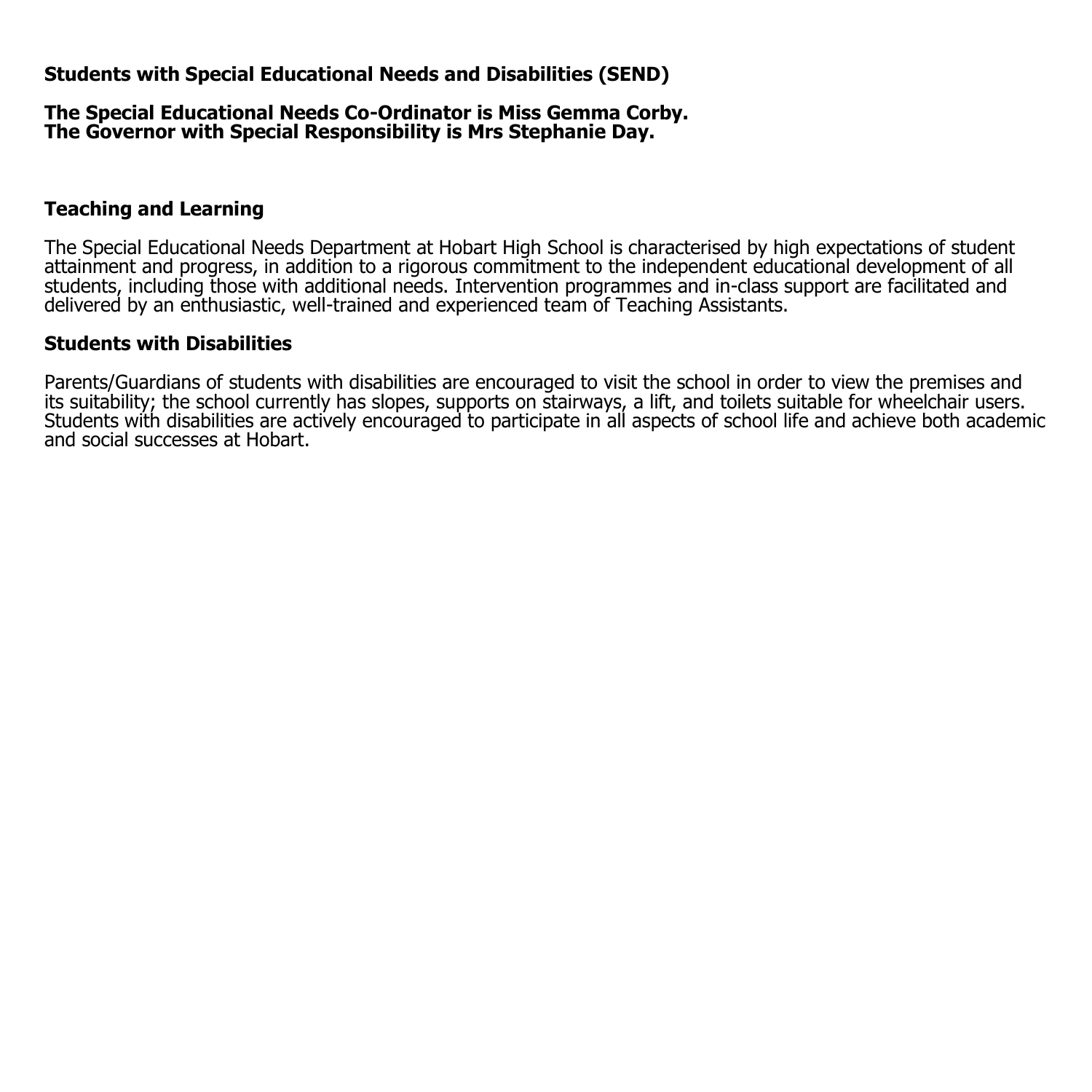## **Hobart High School Additional Information for Parents**

#### **Able, Gifted and Talented**

At Hobart all students are challenged through an appropriate curriculum whatever their level of ability. Those who achieve very highly in a given subject will be supported by additional or higher level material within their lesson. Students who have very high levels of ability across a number of key areas may have additional activities provided aimed at developing high level thinking skills. Many students will have a talent for areas of the curriculum such as sport, music, art or drama.

#### **Careers**

There is a full programme of independent careers guidance in school. Students are given access to careers advisors and local industrialists. All students will receive a formal interview with a local business and will have the opportunity to complete a week of work experience during Year 10.

#### **Homework**

Hobart High School believes that homework is a very important way of enhancing and reinforcing the work done in class. Homework is carefully planned to meet the needs of all students. The work set could be individual research on a topic under discussion in class; to complete work started during the lesson or to undertake preparatory work for the next lesson. The maximum time to be spent on each piece of homework is detailed in our student planner. As students progress through Hobart, they will be expected to undertake more detailed pieces of homework/ coursework which requires a greater element of planning and independent study.

#### **Parental Involvement**

Hobart believes that if school, parents and students work together, progress for the students can be enhanced. Supporting them with homework and talking to them to establish whether they understand work that has been covered will improve their competencies.

We have produced a student planner which is issued at the beginning of each academic year to all students. They should record homework when it is set. We ask parents to support us in ensuring that homework is completed to the best of the student's ability and in the most appropriate circumstances. The planner should be looked at weekly and signed in the space provided; it will then be signed by the Form Tutor. All parents are required to sign a Home to School Agreement, a copy of which is contained in this prospectus.

#### **Recognising Achievement**

Students gain recognition for their contribution to Hobart in the following areas; Academic Work, Outstanding Effort, Great Progress and Service. These are the basis upon which Certificates of Merit are awarded and received by the students at the annual end of year Award Ceremony. Students who meet or beat their attendance target of 95% also receive a Certificate. Students may also be awarded 'Merits' by staff. These are given for things such as progress within a lesson, an excellent piece of work, contribution to the lesson etc. Details of 'merits' are recorded on the student Go 4 Schools page. Badges and letters home are used to reward students achieving set levels for 'merits'.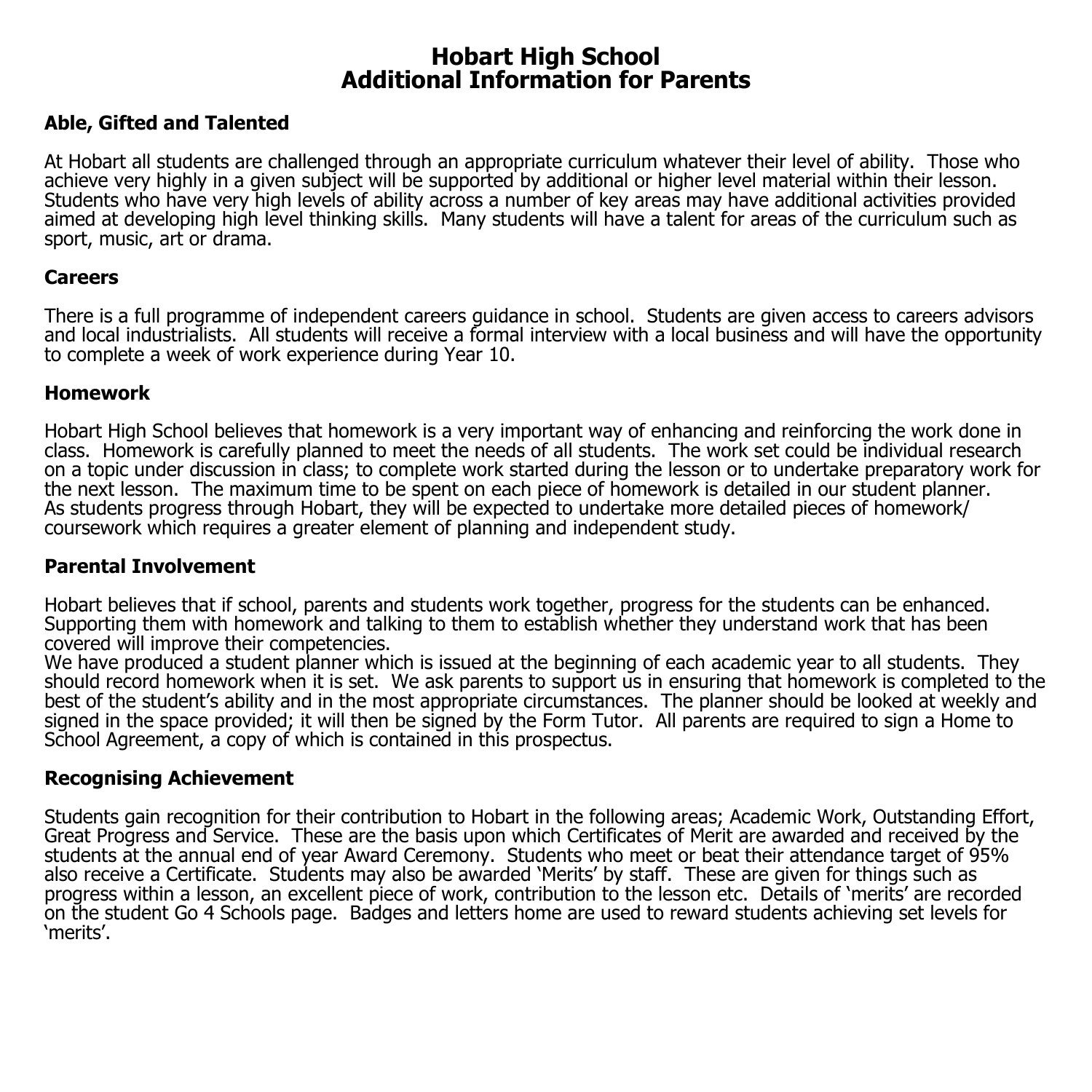## **Relationship with Home**

It is essential that contact between home and school is established early in a student's time at Hobart. The student planner would, in the first instance, be the method used for school to contact home or vice versa. In addition, parents are asked to write, telephone or email if they need clarification or more information on any point. Initially parents should contact the Form Tutor if there are any concerns. The Head of Year 7 can be contacted if the matter is urgent. The school produces a regular newsletter which keeps parents informed of news and developments at school. Full written reports and summary reports are produced across the year. These give clear information on attendance, effort, participation, planning/organisation, deadlines and targets for improvement. Parents of new students are invited to attend an evening with the Form Tutor. The focus of the evening is to discuss how the student has settled in at Hobart and to give an early overview of progress. Parents will meet subject teaching staff later in the year to discuss specific progress in each curriculum area.

During the students' time at Hobart, further meetings are available to provide parents/students with additional information. Guidance is given in choosing subjects for GCSE options, exchange visits and considering places to study post Hobart.

## **Religious Education**

Hobart High School has no affiliation to any religious denomination. We have adopted the Norfolk Agreed Syllabus for Religious Education. One of our aims is to develop in student's knowledge of themselves and others based on tolerance and understanding. All students have assemblies on a regular basis. These are essential to share information, create a community spirit and to share the successes of the school. Acts of worship are of a broadly Christian nature as required by the 1988 Education Act. Parents/guardians have the right to withdraw their children from RE lessons and collective worship if they wish, on written application to the Headteacher.

## **Students**

The guidance system is designed to create an environment in which students are treated as individuals within a supportive structure. The Head of Year 7 visits your child's school to liaise with staff to ensure smooth transition of information. Prospective students are invited to our Intake Day in the Summer Term to spend the day with us, meeting staff and members of their year group. There is a Parents' Evening in the Autumn Term to meet with the students' Form Tutors and in the Spring/Summer Term to meet subject teaching staff. Hobart holds an Open Evening in the first half of the Autumn Term. We hope parents will attend to review the work already completed by their son/daughter. On joining Hobart, students are placed in mixed ability tutor groups. They will meet daily with their Form Tutor who will spend the next five years with the same group of students. This enables them to build a detailed profile of student's progress and tutors are the first point of contact for parents. The Heads of Year have an overview of each student's academic and personal progress.

#### **Special Educational Needs**

Learning support is available to provide help in classrooms and, in addition, the Special Educational Needs Department provides intensive reading and spelling programmes on an individual or small group basis. Before entry to Hobart, the Head of Year 7 and the Special Educational Needs Co-ordinator work with schools who are sending students to us to ensure that we are aware of the programmes that are needed in order to support them. The progress of students is then carefully monitored by subject staff, tutors, the SEN Department and the Head of Year 7.